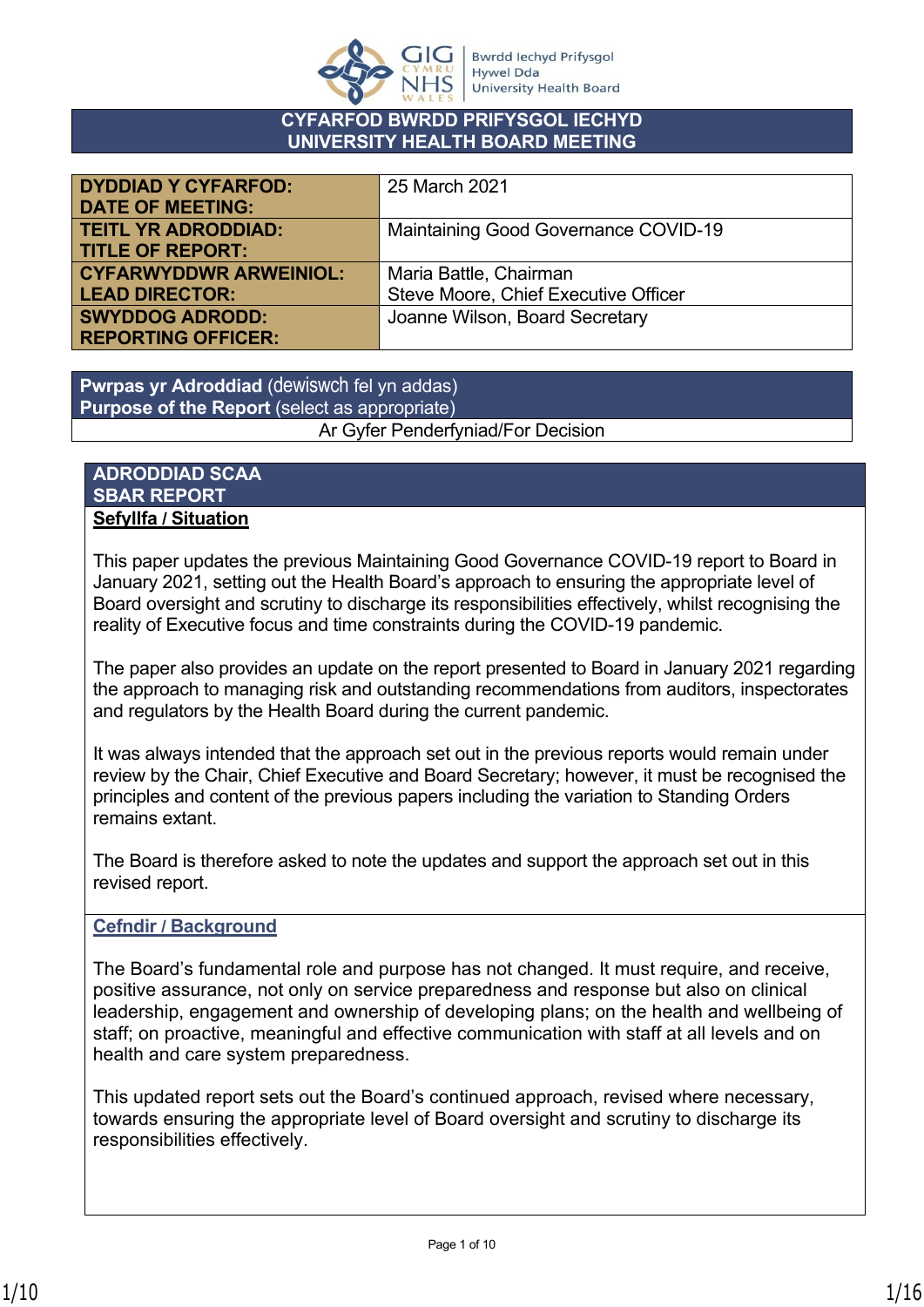#### **Asesiad / Assessment**

The previous reports to Board set out in detail the proposed ways of working and governance principles, and below is an update on the decision-making arrangements, both in place and proposed, across the Board and its Board level Committees:

**Decision Making** – in principle, the current Board scheme of delegation and specifically the matters the Board reserves for its own decision (Schedule 1 of the Standing Orders) will remain. In the event of a requirement for a critical or urgent decision(s), use of Chair's Action will be made and subsequently recorded and ratified in the public domain. For the ongoing function of the organisation, current arrangements will remain in place for the Chief Executive, as Accountable Officer, to have delegated authority from the Board to make decisions with regard to the management of the Health Board; and Executive Directors to have certain responsibilities and decision making powers delegated through the Board's Scheme of Reservation and Delegation of Powers.

In respect of the changes made to HDdUHB's Standing Orders in response to the **National Health Service (Temporary Disapplication of Tenure of Office) (Wales) (Coronavirus) Regulations 2020** dated 5<sup>th</sup> July 2020 and subsequently approved by the Board in July 2020, these will cease to apply on 31st March 2021.

These Regulations were a temporary arrangement in response to the suspension of public appointments during 2020, temporarily dis-applying provisions relating to the tenure of office of Board and Committee members, and arrangements have since recommenced.

Transitional arrangements provided for regulation 8, to enable any person appointed or reappointed in accordance with the modifications made by these Regulations, to continue their term of office and to vacate office in accordance with the terms of their appointment or reappointment after the end of the relevant period, when the temporary disapplication of the maximum tenure of office cease to have effect.

The temporary amendments to the Model Standing Orders issued with WHC 2020/011 will also cease on 31st March 2021, or at the end of the term of any appointments made in accordance with the disapplication regulations, whichever is the latter.

In respect of COVID-19, the Chief Executive will continue to deploy decision making through the established Command and Control structure (see Annex i for updated version). Since the January 2021 Board meeting, the following changes have been made:

 Strategic (Gold) Command Group – agreement reached in December 2020 to continue with 'on request' status for Gold Group meetings until 31<sup>st</sup> March 2021, in recognition of the need to provide Silver (Tactical) Group, Cells and Bronze Groups the time and space to implement the approved planning instructions. However, the weekly Gold Command Group meeting slot has been retained in case of the requirement to convene an urgent meeting should any unexpected issues requiring new or amended planning requirements emerge. The Gold Command Group last met on 9th March 2021 to discuss Field Hospital requirements for 2021/22 (see COVID-19 Report on the March 2021 Public Board agenda). The formal session, convened as part of weekly Executive Team meetings to discuss standard agenda items related to COVID-19, including an update from the various cells supporting the Gold Command structure, functional and workforce capacity updates, and the identification of any new or emerging risks, will continue to take place.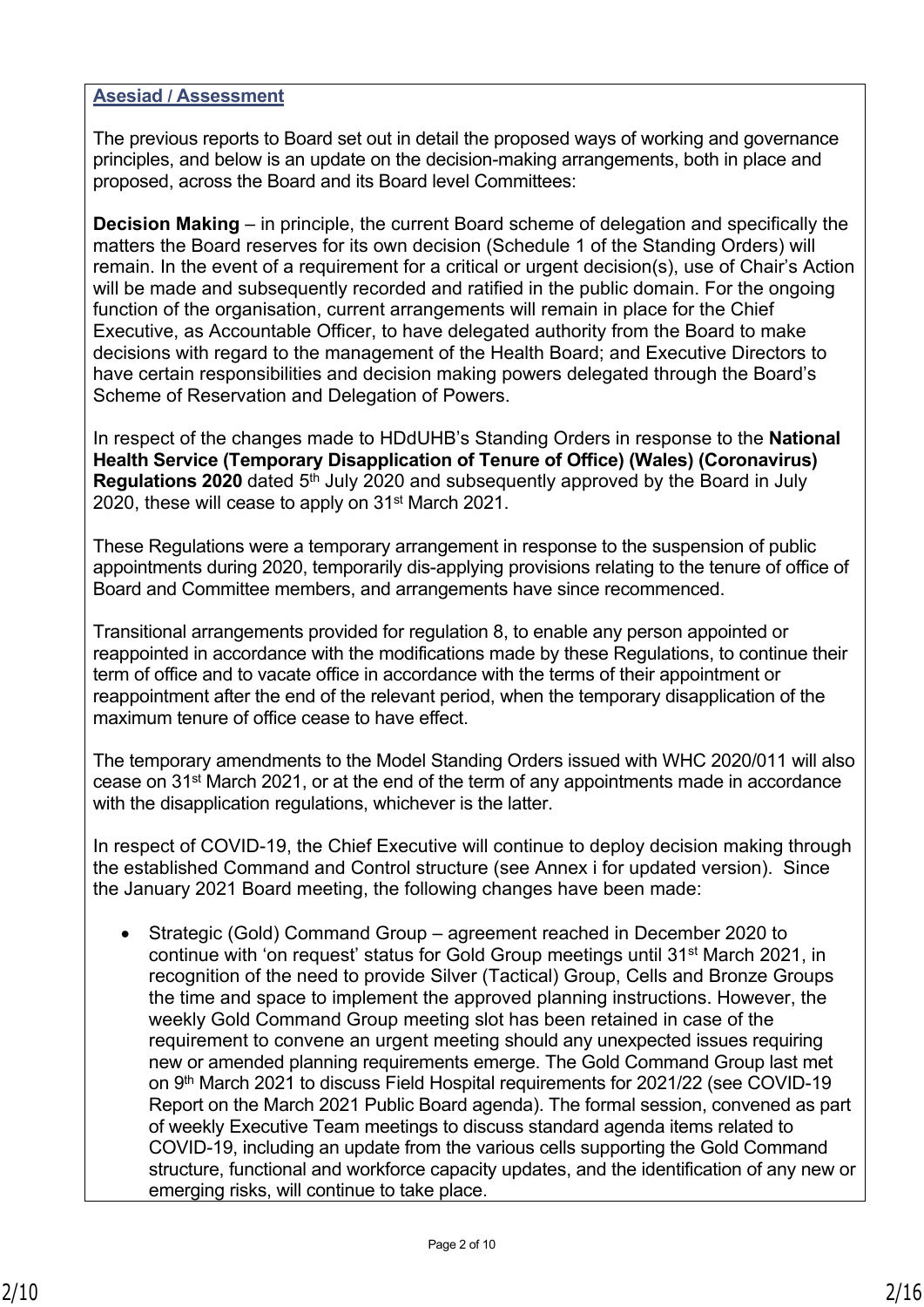Tactical (Silver) Command Group – frequency changed to once a week (Wednesday) in recognition that recent Epidemiological Summary data is indicating a reduction, for the most part, in community transmission and the number of incidences. The need to reinstate the Monday meetings will be kept under review, should data indicate a resurgence of COVID-19 cases, or should members need to bring matters more regularly to Tactical Group in light of operational changes in their areas. As a prudent measure, it has been agreed to hold two Tactical Group meetings a week prior to the forthcoming Easter bank holiday weekend.

# **Board Meetings**

- In accordance with Standing Orders, the Board has resumed a bi-monthly schedule of public Board meetings from July 2020 onwards. These bi-monthly Board meetings will continue to be held virtually to ensure compliance with current social distancing guidance, and be concise (maximum 3 hours), to enable the Board to ratify or make decisions in public that are required to respond to the pandemic and relating to 'normal' business. Board Seminar Sessions have similarly been resumed since June 2020, with a focus on the Health Board's strategic objectives, improving quality together, the work of the Transformation Steering Group and updating the Board on any pertinent issues relating to responding to the pandemic.
- The Board will continue to conduct as much of its formal business in public as possible. To this end, live streaming of the Public Board re-commenced from May 2020 onwards and continues. However, there may be circumstances where it would not be in the public interest to discuss a matter in public, e.g. business that relates to a confidential matter. The Board can therefore operate in accordance with Section 1(2) Public Bodies (Admission to Meetings) Act. In these circumstances, when the Board is not meeting in public session it shall operate in private session, formally reporting any decisions taken to the next meeting of the Board in Public session.
- These decisions will be kept under review, including the nature and volume of business conducted in private session, to ensure such arrangements are adopted only when absolutely necessary.

Given that the Board will not meet in person for some time, electronic meetings and communication will remain key to the Board's functionality. As a result of this, members of the public will be unable to attend public Board meetings, however with the re-introduction of live streaming from May 2020, the public are enabled to observe proceedings.

To continue to facilitate as much transparency and openness as possible, the Health Board will continue to undertake to:

- Publish agendas as far in advance as possible ideally 7 days.
- Publish reports as far in advance as possible. Any oral updates will be captured in the meeting minutes.
- A clear link to our website pages and social media accounts signposting to further information will be published.

The agenda for Board meetings in Public during the pandemic period covered the minimum standard items as agreed at the April 2020 Board meeting. From July 2020 onwards, more routine business had been considered as the Board reverted to its bi-monthly schedule and was enabled, via live streaming, to conduct its proceedings in view of the public. From November 2020 onwards, a more streamlined agenda has been in place as routine business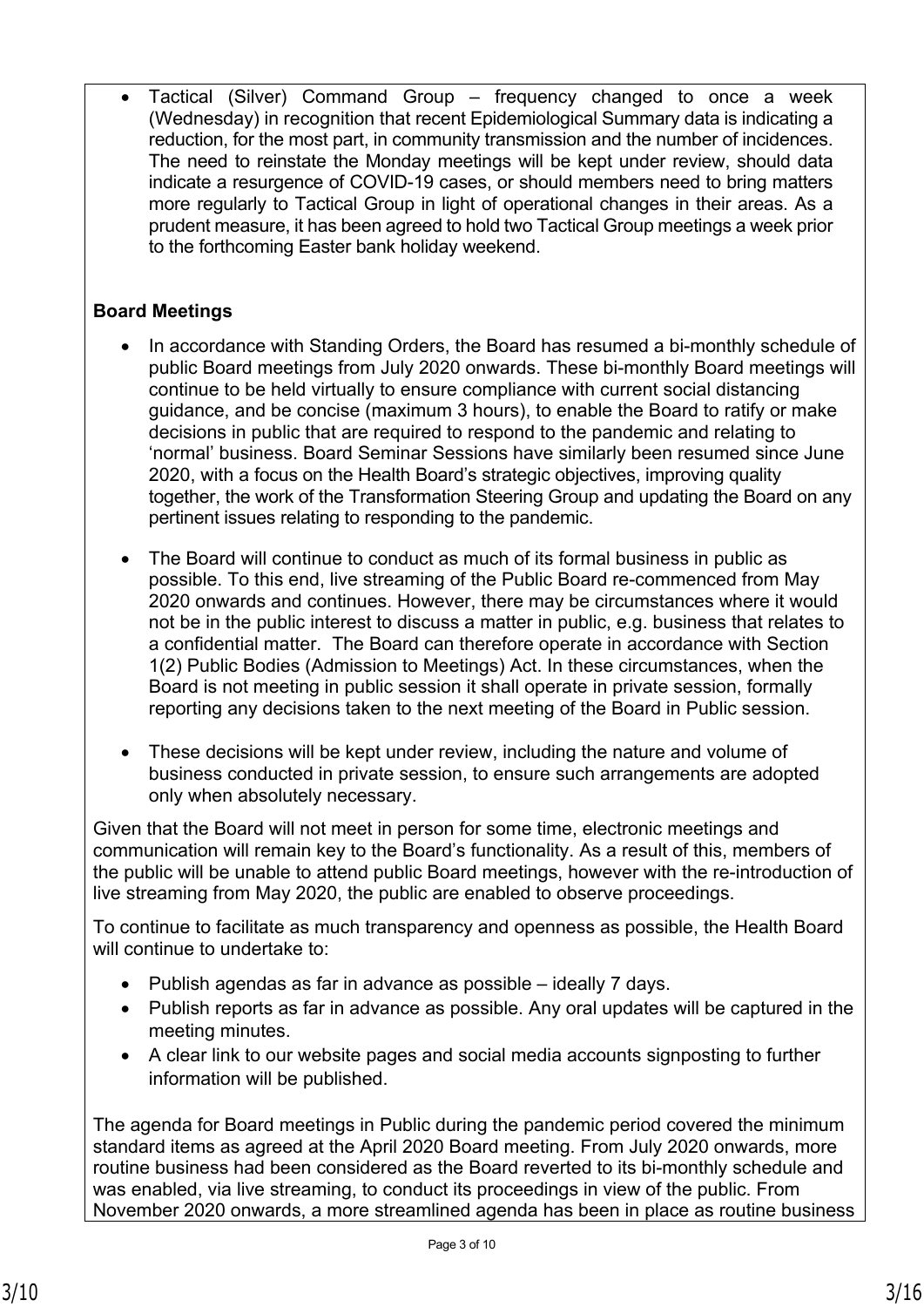is replaced with the requirement to respond to the second wave of COVID-19. This will be kept under review.

Whilst decisions on the clinical model will, in practice, need to be made rapidly by the Command and Control structure, the Board will still need to be kept informed of changes that are being made and either approve these, or ratify them. The Command and Control structure will, therefore, continue to work within the Board approved Standing Orders and Standing Financial Instructions and refer appropriate decisions to the Board for approval and ratification.

The electronic Resource Centre, established for Independent Members to access minutes, action logs and associated papers from the Command and Control structure meetings alongside any relevant information relating to the pandemic, continues to be populated on a regular basis, albeit on new e-Board software.

## **Board Level Committee Meetings**

## **Quality Safety and Experience Assurance Committee (QSEAC)**

 The Quality, Safety and Experience Assurance Committee reverted to its bi-monthly frequency from August 2020 onwards, with the previous formal fortnightly meetings between the Chair of QSEAC and the Director of Nursing, Quality and Patient Experience stood down. In light of the second wave of the pandemic and the requirement to escalate arrangements in line with the response to the first wave, these fortnightly meetings were reinstated in light of the dynamic COVID-19 situation to serve as a touchpoint on all QSEAC matters, including areas specific to COVID-19 such as clinical work capacity, outbreak control and mass vaccination arrangements. A subsequent briefing is prepared for all Independent Members to form part of the formal record of proceedings. Monthly COVID-19 specific QSEAC meetings have also been reinstated from 13<sup>th</sup> November 2020 to alternate with the routine bi-monthly QSEAC meetings, meaning there will be a monthly forum in which assurance can be sought. These additional COVID-19-specific QSEAC meetings will continue to utilise a slide-set style of reporting based on a templated approach which, in addition to being more time efficient and focused, support the presentation of precise and more up to date reporting on the very rapidly changing situation. These arrangements will be reviewed early in the new financial year. The routine bi-monthly QSEAC meetings will continue to be supported by the 'paper-light' approach, which has been in place since April 2020. Work has also commenced in relation to review the underpinning governance arrangements for QSEAC.

## **Health and Safety Assurance Committee**

 Given the further assurance received at the Extraordinary meeting of the Health and Safety Assurance Committee (HSAC) convened in June 2020, the Committee reverted to its routine bi-monthly schedule. However, a more streamlined agenda has been adopted from November 2020 onwards, limiting the attendance of Executive Directors required to two together with key officers. The Committee agreed that, due to the progress made, the meeting scheduled to be held in December 2020 would be cancelled and the next scheduled meeting of the HSAC took place on  $17<sup>th</sup>$  February 2021.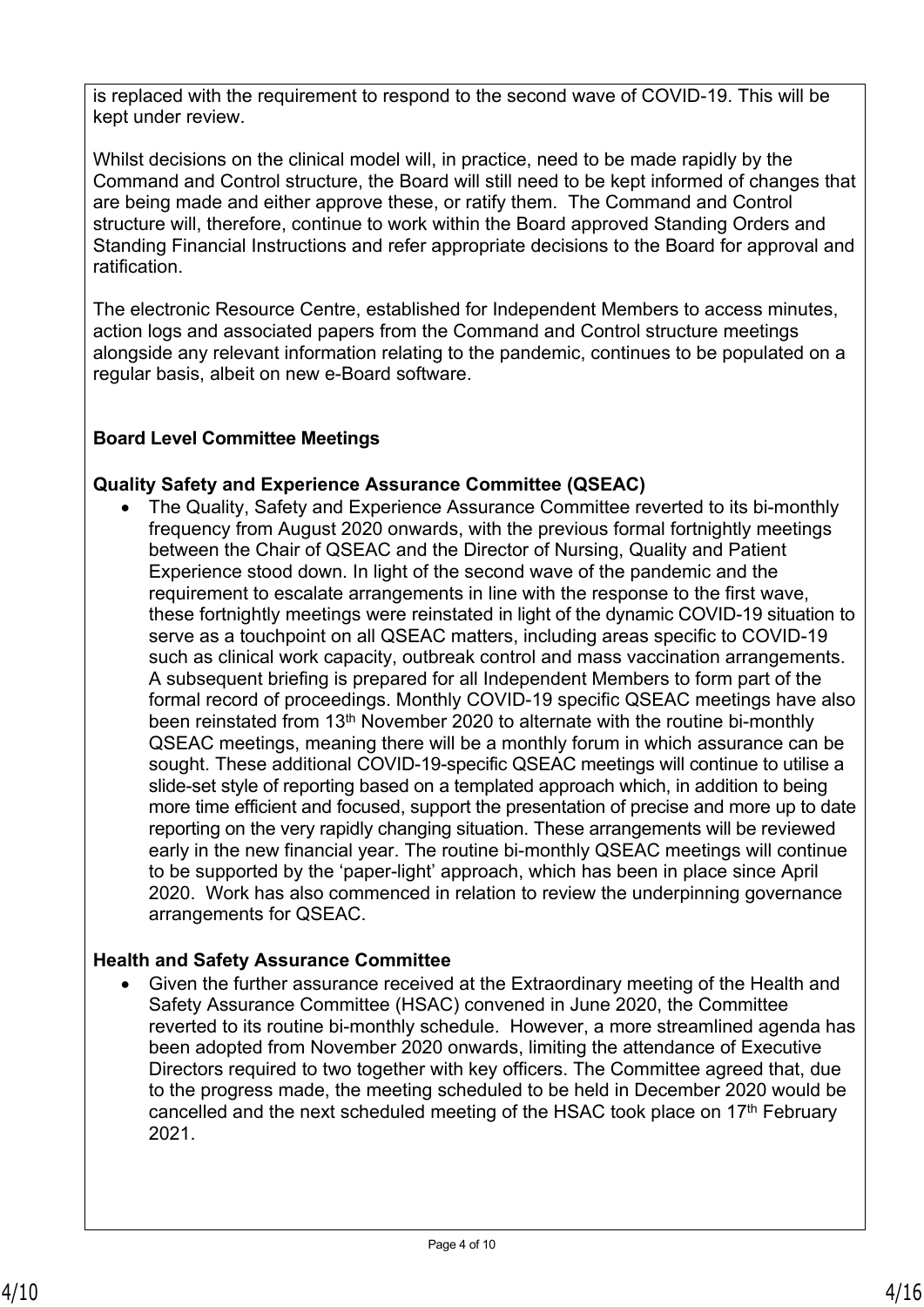## **Audit and Risk Assurance Committee**

 The Audit and Risk Assurance Committee (ARAC) has met throughout the pandemic and will continue to meet on a bi-monthly basis, with In Attendance membership reflecting only those required to attend to present the items identified on the agenda. Both the External and Internal Audit plan remain under review to consider only those audits which remain appropriate to undertake, and the operational staff capacity to contribute and support the audits. Whilst it was agreed to defer ARAC's programme of scrutiny from December 2020 to February 2021, the Board agreed in November 2020 that a review of outstanding recommendations should take place to develop a prioritised plan to enact when the Health Board moves into a recovery phase. This was discussed at ARAC in February 2021 with a formal paper being presented to the April 2021 meeting.

## **People, Planning and Performance Assurance Committee**

 People, Planning and Performance Assurance Committee meetings have been reestablished, with limited Executive Director membership, with effect from the 30<sup>th</sup> June 2020 meeting. The Committee will continue with its bi-monthly schedule of meetings with a streamlined agenda and focus on the Workforce Report, Performance Report, and the monitoring of HDdUHB's Annual Plan. There has been one occasion since the Board last met that an extraordinary meeting of PPPAC has been held.

## **Charitable Funds Committee**

 Charitable Funds Committee (CFC) meetings have been re-established from 15th September 2020. In light of the second wave of COVID-19, the CFC meeting on 30<sup>th</sup> November 2020 focused on urgent matters, supported by streamlined reports and papers and required only the attendance of two Executive Directors. Similar arrangements were put in place for the Committee's subsequent meeting on 9<sup>th</sup> March 2021.

# **Mental Health Legislation Assurance Committee**

 Quarterly Mental Health Legislation Assurance Committee (MHLAC) meetings have been re-established from 1<sup>st</sup> September 2020. In light of the second wave of COVID-19, the MHLAC meeting that had been scheduled to take place on 2<sup>nd</sup> December 2020 was stood down, with the provision for any urgent mental health legislation issues for consideration to be received at the November 2020 Board meeting. The Committee's subsequent meeting took place on 2<sup>nd</sup> March 2021.

## **Remuneration and Terms of Service Committee**

The Remuneration and Terms of Service Committee last met formally on 4<sup>th</sup> February 2021, with all subsequent meetings to only be convened for any urgent business. The next meeting of the Committee is currently scheduled to take place on 14<sup>th</sup> April 2021.

## **Finance Committee**

- Monthly Finance Committee meetings have taken place throughout the pandemic, albeit with a more focused agenda and with In Attendance membership reflecting only those required to attend to present the items identified on the agenda. This arrangement will continue with a streamlined agenda in place. A set agenda for the Committee had been agreed to the end of the financial year which included the following, and a similar focus will be in place for 2021/22:
	- In-Year Financial Performance –ongoing scrutiny and challenge of the financial position for 2019-20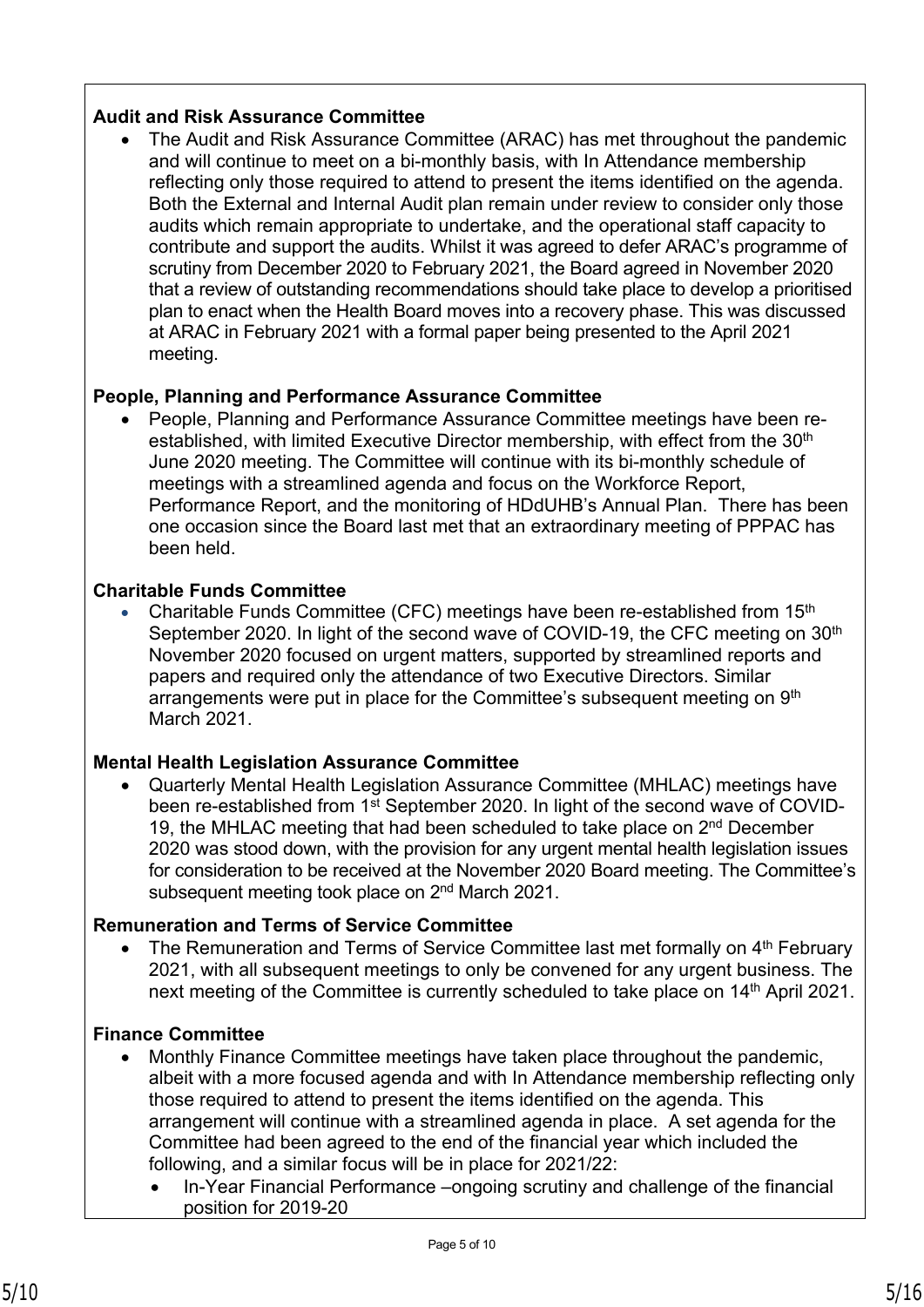- Financial Plan to March 2021
- Financial Strategy to 2027-28

Fortnightly meetings also continue to take place between the Chair of the Finance Committee and the Director of Finance, with Members requested to channel all assurance questions relating to the finance agenda through the Chair of the Committee; these are discussed in the meeting, followed by communications to all Board Members as necessary.

# **Sub-Committee Meetings**

All Sub-Committees, including the Operational Quality, Safety & Experience Sub-Committee (OQSESC), Listening & Learning Sub-Committee (LLSC), Research & Development Sub-Committee (R&DSC), Capital Estates and IM&T Sub-Committee (CEIM&TSC) and the Information Governance Sub-Committee (IGSC) have recommenced their bi-monthly schedule of meetings in order to discharge the responsibilities required of them by their host Board level Committees and to provide the necessary assurance, other than the Charitable Funds Sub-Committee where necessary decisions are taken via Chair's Action and subsequently reported to the Charitable Funds Committee. Each Executive Director Lead will continue to assess whether Sub-Committee meetings should be convened with the aim being to reduce the burden on services and Directorates, from where the membership is largely drawn.

# **Advisory Groups**

Advisory Group arrangements have also been re-established; a scaled-back version of the Staff Partnership Forum has continued to meet during the pandemic between the Director of Workforce and OD and Trade Union representatives, and this arrangement will continue for the foreseeable future. The Stakeholder Reference Group (SRG) last met on  $6<sup>th</sup>$  October 2020 with a report providing an update from this meeting presented to the November 2020 Board agenda. The next SRG meeting is scheduled to take place on 16<sup>th</sup> April 2021. The Healthcare Professionals Forum is currently being supported to continue with its previous schedule of business with an update report from its meeting on 18<sup>th</sup> January 2021 presented separately on the March 2021 Board agenda.

# **Communications Update**

Detailed below is an update on the communications which have and will continue during the pandemic:

- The Chair and Chief Executive remain in contact daily. The Chair will also continue to attend Gold Command as an observer Member and will receive a briefing following the Formal Executive Team (COVID-19) meeting. The minutes of the Formal Executive Team (COVID-19) meeting are shared with all Independent Members.
- The Chair and Chief Executive have established a joint virtual briefing meeting with all Independent Members on a fortnightly basis, with ad hoc meetings convened as and when required e.g. Urgent Chair & Chief Executive Meeting with Independent Members to discuss vaccine delivery arrangements held on 13<sup>th</sup> January 2021.
- The Chair has established a separate virtual briefing with all Independent Members on a fortnightly basis.
- A range of communication arrangements are being put in place to include: Daily bulletin to all staff (including all Board Members)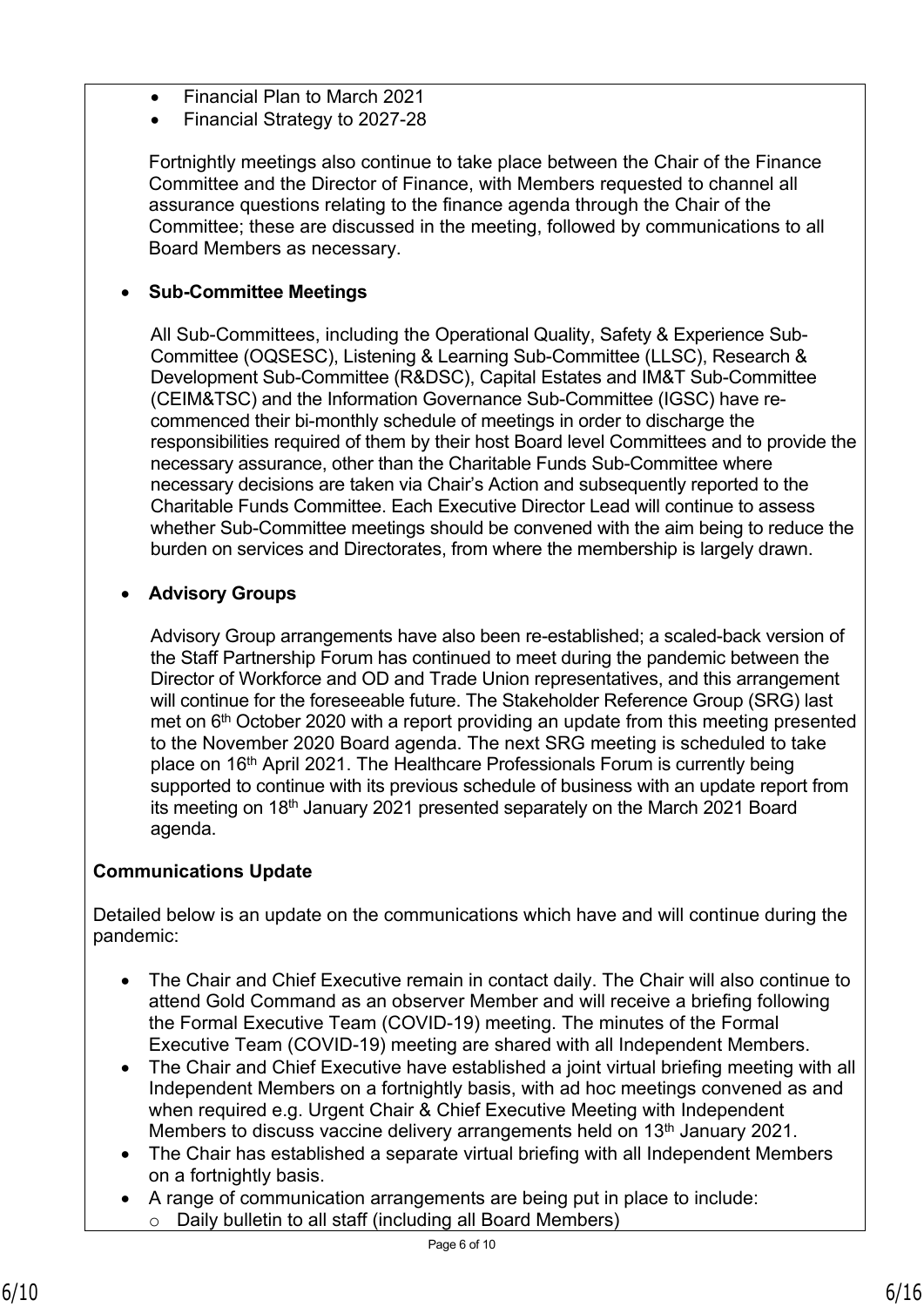- o Weekly Teams Meeting between Chair and CEO and local AMs/MPs
- o Weekly Teams Meeting between Chair and CEO and local authority leaders and CEOs
- o Fortnightly Teams Meetings between CEO and Chair/CHC Chair and Chief Officer
- o Vice Chair to keep in touch with Primary Care and Mental Health operational lead
- o Chair/Vice Chair ongoing conversations and weekly telephone call
- o Daily SitRep to continue to be sent directly to all Board Members from the Gold Command Office to include vaccination Sit Rep when available
- o Vaccine bulletin

## **Management of outstanding recommendations from Auditors, Inspectorates and Regulators**

Since the previous report to Board in January 2021, activity has now resumed following the pause in audits and inspections during December and January to allow the organisation to focus on the increasing COVID-19 and non-COVID-19 pressures within our hospitals.

- Healthcare Inspectorate Wales (HIW) inspections have restarted at pace since mid-February, with some of the postponed reviews from the last quarter being rescheduled for March, with two additional reviews planned:
	- o Enlli Ward, Bronglais Hospital (Mental Health) Tier 1 Quality Check rescheduled to 2nd March 2021
	- $\circ$  Morlais Wales, Glangwili Hospital (Mental Health) Tier 1 Quality Check 3<sup>rd</sup> March 2021
	- $\circ$  Mass Vaccination Centres Tier 3 On-site Inspection on or around 10<sup>th</sup> March 2021
	- $\circ$  IR(ME)R Inspection at Prince Philip Hospital on 23<sup>rd</sup> and 24<sup>th</sup> February 2021
- The planned audit work identified in the Internal Audit (IA) plan for 2020/21 continues to be delivered. As reported previously to the Board, the plan remains under weekly review by Internal Audit (IA) and the Board Secretary to ensure planned audits are considered against operational pressures. This is a fine balance, as audits must be undertaken to provide the Board with assurances on its control framework and to inform the Head of Internal Audit Opinion at the end of the financial year. Internal Audit continues to offer support to undertake any urgent pieces of work or provide advice to support the Board with assurance on particular approaches/work. Internal Audit have recently commenced a follow up review of the Health Board's governance arrangements with the outputs reported to ARAC in due course.
- The External Audit Plan for 2021 was discussed at the Audit and Risk Assurance Committee in February 2021. Work will continue remotely as much as possible for the foreseeable future, however the AW performance audit lead will continue to liaise with the Board Secretary on the organisation's abilities to support and partake in the audit work required. An initial timetable for the completion of the audit work is outlined in the plan, however, given the on-going uncertainties around the impact of COVID-19 on the health sector, some timings may need to be revisited through the year.
- The Mid and West Wales Fire and Rescue Service (MWWFRS) and Health and Safety Executive (HSE) have remained active through the pandemic. The HSE undertook a follow up visit to the Health Board on  $20<sup>th</sup>$  January 2021 in respect of the outstanding improvement notices and material breaches, with feedback being provided to the recent Health and Safety Assurance Committee.

ARAC continues to provide oversight on behalf of the Board on the implementation of outstanding recommendations, with particular focus on those recommendations that the Board agreed, as a minimum during the pandemic, must be progressed, as planned or in line with revised timescales: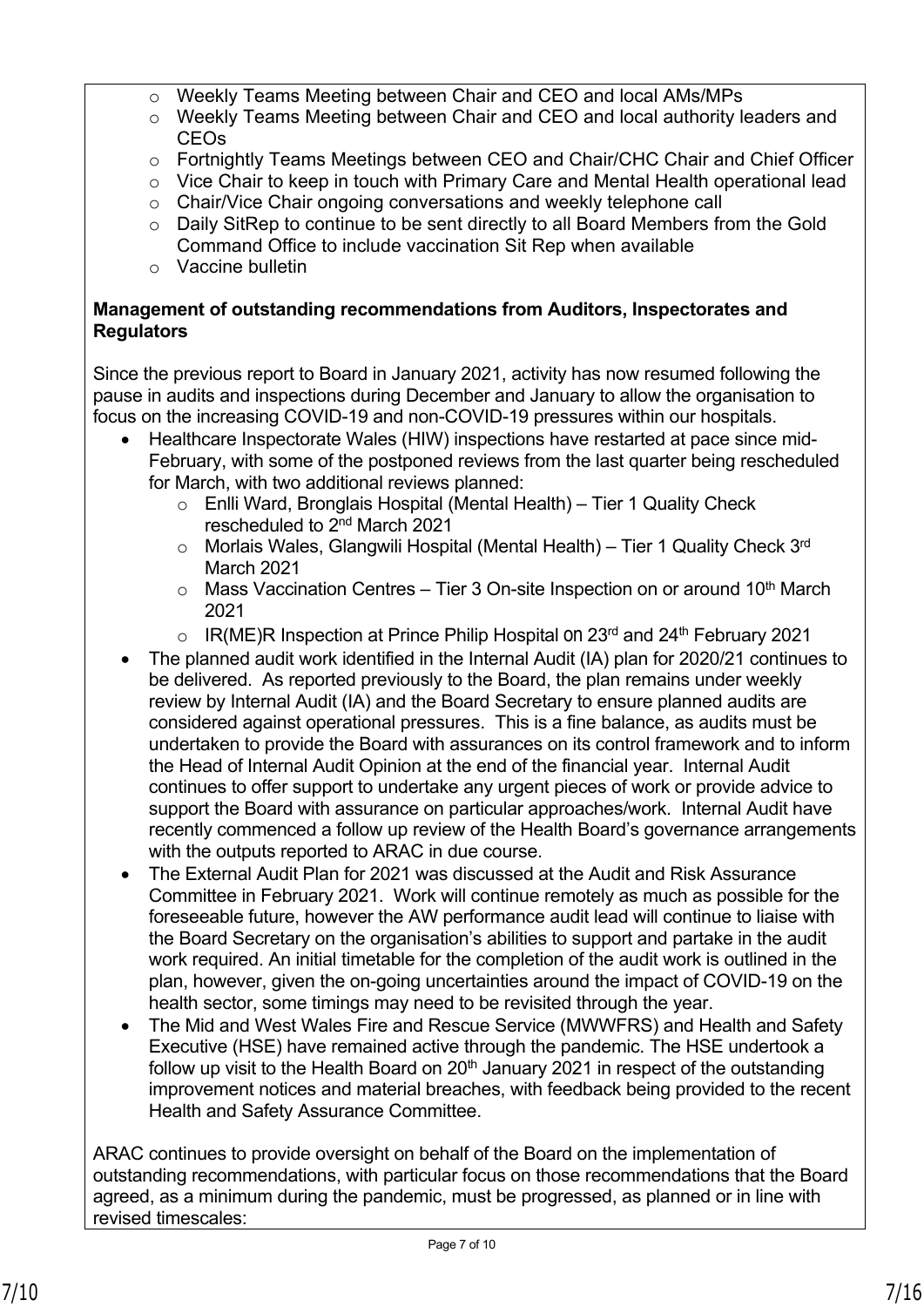- Immediate improvement recommendations (pre-COVID-19) from HIW and recommendations from their current programme of Quality Checks.
- Enforcement notices from the MWWFRS.
- Improvement Notices and material breaches from HSE.
- High priority recommendations from IA and AW.

In regard to other outstanding recommendations, Services/Directorates remain accountable for addressing gaps identified in audits and inspections, and will need to assess this responsibility alongside other operational work/pressures. They will continue to receive a bi-monthly assurance and risk report which details outstanding recommendations and requests progress updates against these.

An escalation process is in place for late or non-responses to be reported to Directors, with ARAC following up where there are significant concerns about the pace of progress, particularly where there are direct impacts on patient quality and safety. ARAC has agreed to defer this programme of scrutiny, in recognition of the current pressures being experienced by Services/Directorates.

The prioritised plan requested by the Board in November to indicate when the outstanding recommendations are likely to be addressed when the Health Board moves into a 'recovery' phase, is being progressed by the Board Secretary/Head of Assurance and Risk with the relevant Executive Directors and will be presented to ARAC in April 2021.

## **Risk Management**

As reported to the Board in January 2021, risk management activities have continued throughout the pandemic, albeit work has been balanced with capacity pressures and challenges, which have led to some delays in risk identification and review.

# Corporate Risks

The Executive Team has a monthly meeting to consider and agree the Corporate Risk Register (CRR). Corporate risks are discussed in detail at its Board Committees, and reported to the Board via the Committee Update Reports. Where assurance has not been received that principal risks are being managed effectively, the Committees can request a more in-depth report at a subsequent meeting. Examples of this have taken place at Health and Safety Assurance Committee and Quality, Safety and Experience Assurance Committee.

# Operational Risks

It is the responsibility of each service to ensure they assess new risks and review existing risks in the context that they are currently working within i.e. their current delivery objectives. Each Directorate receives a bi-monthly Risk Report to enable them to view all their risks ranked highest to lowest, identify those over tolerance, and those where action is required. These are also reported through the Board Committees and Sub-Committees, as well as through Directorate management governance structures.

A further update on the Health Board's approach to ensuring an appropriate level of Board oversight and scrutiny to discharge its responsibilities effectively during the COVID-19 pandemic, together with its approach to managing risk and outstanding recommendations from auditors, inspectorates and regulators, will be included within the next Maintaining Good Governance report to Board.

As we move forward the governance arrangements for the Health Board will be reviewed which will align to the delivery of the annual plan and reflecting a return to more business as usual arrangements.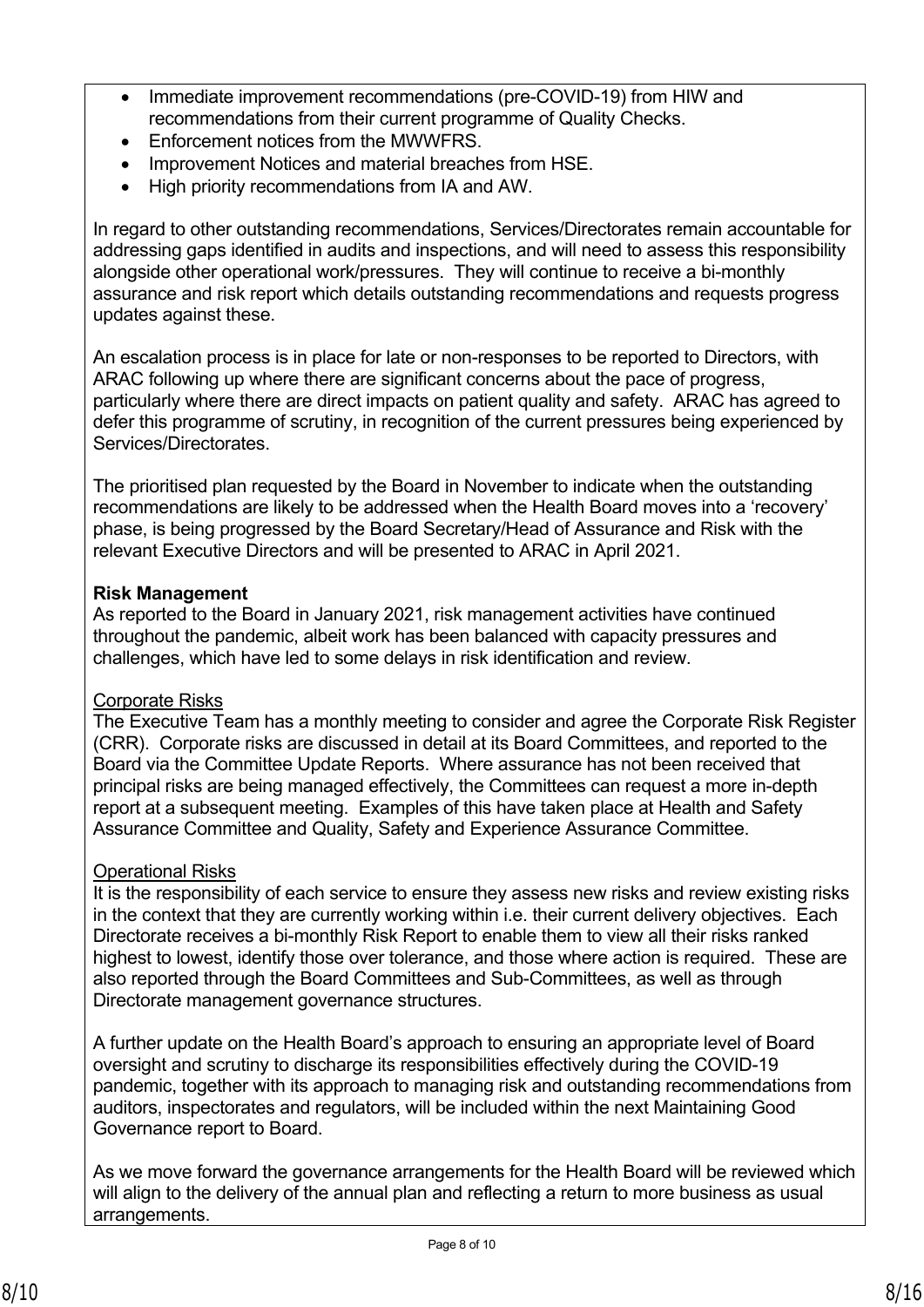## **Argymhelliad / Recommendation**

The Board is asked to:

- **NOTE** the update since the Board in January 2021 regarding the approach undertaken to ensuring the appropriate level of Board oversight and scrutiny to discharge responsibilities effectively during the COVID-19 pandemic, together with the revised Command and Control structure (Annex i);
- **APPROVE** the temporary changes to the programme of work and meeting cycles for the Committees of the Board;
- **APPROVE** the changes to the Command and Control Structure including:
	- Variation to the meeting frequency of Tactical (Silver) Command Group.
- **NOTE** the update since the Board in January 2021 regarding the approach to managing risk and outstanding recommendations from auditors, inspectorates and regulators by the Health Board during the COVID-19 pandemic.

| Amcanion: (rhaid cwblhau)                 |                                           |
|-------------------------------------------|-------------------------------------------|
| Objectives: (must be completed)           |                                           |
| Cyfeirnod Cofrestr Risg Datix a Sgôr      | Not Applicable                            |
| Cyfredol:                                 |                                           |
| Datix Risk Register Reference and         |                                           |
| Score:                                    |                                           |
| Safon(au) Gofal ac lechyd:                | Governance, Leadership and Accountability |
| Health and Care Standard(s):              |                                           |
| Hyperlink to NHS Wales Health &           |                                           |
| <b>Care Standards</b>                     |                                           |
| <b>Amcanion Strategol y BIP:</b>          | All Strategic Objectives are applicable   |
| <b>UHB Strategic Objectives:</b>          |                                           |
| <b>Hyperlink to HDdUHB Strategic</b>      |                                           |
| <b>Objectives</b>                         |                                           |
| <b>Amcanion Llesiant BIP:</b>             | 9. All HDdUHB Well-being Objectives apply |
| <b>UHB Well-being Objectives:</b>         |                                           |
| <b>Hyperlink to HDdUHB Well-being</b>     |                                           |
| <b>Objectives Annual Report 2018-2019</b> |                                           |
|                                           |                                           |

| <b>Gwybodaeth Ychwanegol:</b><br><b>Further Information:</b> |                                        |
|--------------------------------------------------------------|----------------------------------------|
| Ar sail tystiolaeth:                                         | <b>Standing Orders</b>                 |
| <b>Evidence Base:</b>                                        | <b>Standing Financial Instructions</b> |
| <b>Rhestr Termau:</b>                                        | Including within report                |
| <b>Glossary of Terms:</b>                                    |                                        |
| Partïon / Pwyllgorau â ymgynhorwyd                           | Chair                                  |
| ymlaen llaw y Cyfarfod Bwrdd lechyd                          | <b>CEO</b>                             |
| Prifysgol:                                                   | <b>All Board Members</b>               |
| Parties / Committees consulted prior                         |                                        |
| to University Health Board:                                  |                                        |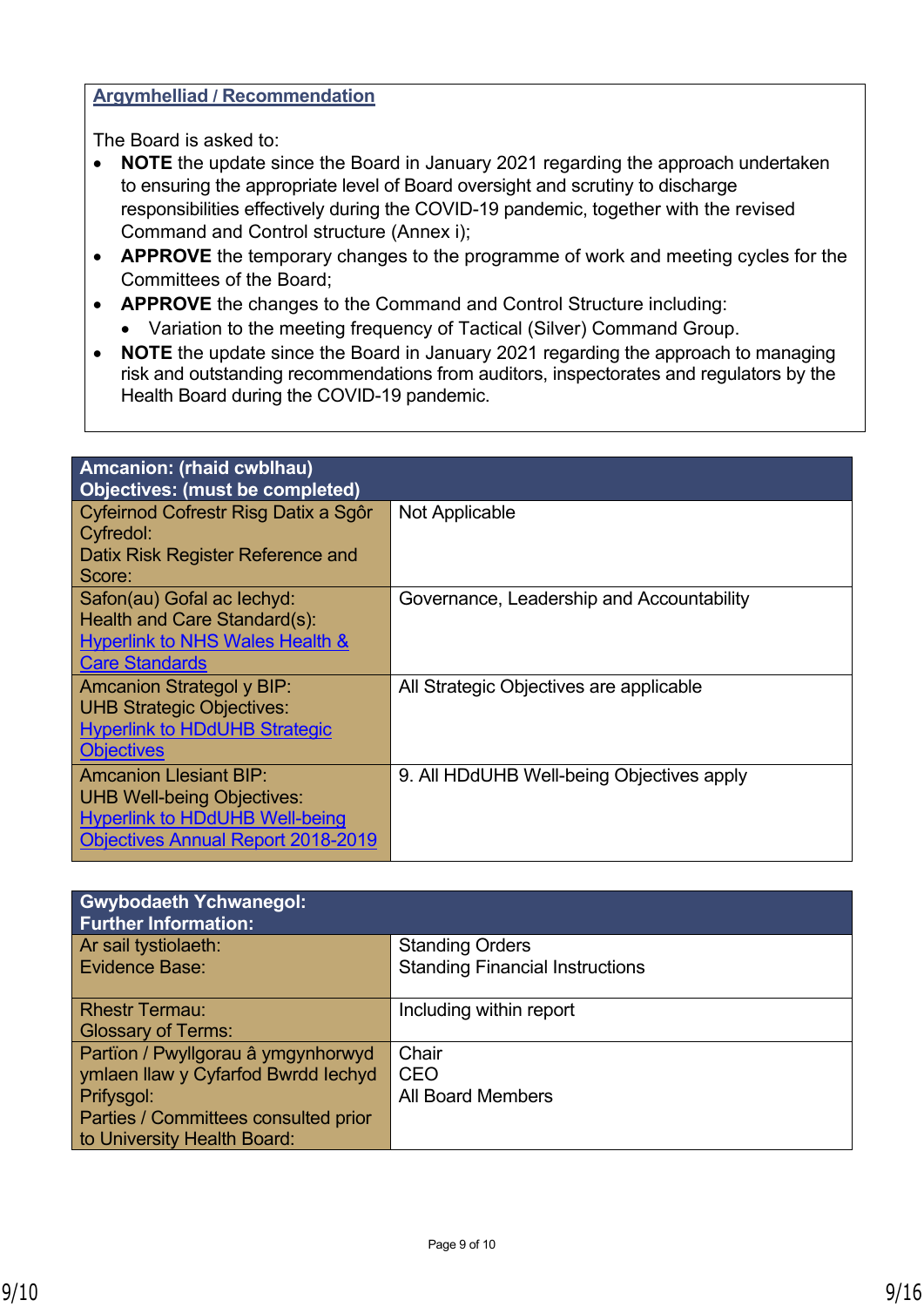| Effaith: (rhaid cwblhau)<br>Impact: (must be completed) |                                                                                     |
|---------------------------------------------------------|-------------------------------------------------------------------------------------|
| <b>Ariannol / Gwerth am Arian:</b>                      | There are no financial implications associated with this                            |
| <b>Financial / Service:</b>                             | paper                                                                               |
| <b>Ansawdd / Gofal Claf:</b>                            | Adherence to the Standing Orders ensures the correct                                |
| <b>Quality / Patient Care:</b>                          | governance procedures are in place to support quality,                              |
|                                                         | safety and patient experience                                                       |
| <b>Gweithlu:</b>                                        | There are no staffing implications associated with this                             |
| <b>Workforce:</b>                                       | report                                                                              |
| Risg:                                                   | The Health Board has a statutory responsibility to ensure                           |
| <b>Risk:</b>                                            | it has Standing Orders in place by which to manage its                              |
|                                                         | day-to-day business.                                                                |
| <b>Cyfreithiol:</b>                                     | The Health Board has a statutory responsibility to ensure                           |
| Legal:                                                  | it has Standing Orders in place by which to manage its                              |
|                                                         | day-to-day business.                                                                |
|                                                         |                                                                                     |
|                                                         | NHS (Wales) Act 2006 – Schedule 3, Part 2, paragraph                                |
|                                                         | "An NHS trust may do anything which appears to it to be                             |
|                                                         | necessary or expedient for the purposes of or in<br>connection with its functions." |
|                                                         |                                                                                     |
|                                                         | Public Bodies (Admission to meetings) Act 1960 – S.1(2)                             |
|                                                         | A body may, by resolution, exclude the public from a                                |
|                                                         | meeting (whether during the whole or part of the                                    |
|                                                         | proceedings) whenever publicity would be prejudicial to                             |
|                                                         | the public interest by reason of the confidential nature of                         |
|                                                         | the business to be transacted or for other special reasons                          |
|                                                         | stated in the resolution and arising from the nature of that                        |
|                                                         | business or of the proceedings; and where such a                                    |
|                                                         | resolution is passed, this Act shall not require the meeting                        |
|                                                         | to be open to the public during proceedings to which the                            |
|                                                         | resolution applies.                                                                 |
|                                                         |                                                                                     |
|                                                         | Para 6.5.2 of the revised Standing Orders indicates that                            |
|                                                         | board meetings will be held in public where possible (the                           |
|                                                         | point being that there will be occasions that it is not                             |
|                                                         | possible).                                                                          |
| <b>Enw Da:</b>                                          | The Health Board has a duty to ensure the decisions                                 |
| <b>Reputational:</b>                                    | made during the pandemic are undertaken in an open and                              |
|                                                         | transparent way.                                                                    |
| <b>Gyfrinachedd:</b>                                    | Not Applicable                                                                      |
| <b>Privacy:</b>                                         |                                                                                     |
| <b>Cydraddoldeb:</b>                                    | Not Applicable                                                                      |
| <b>Equality:</b>                                        |                                                                                     |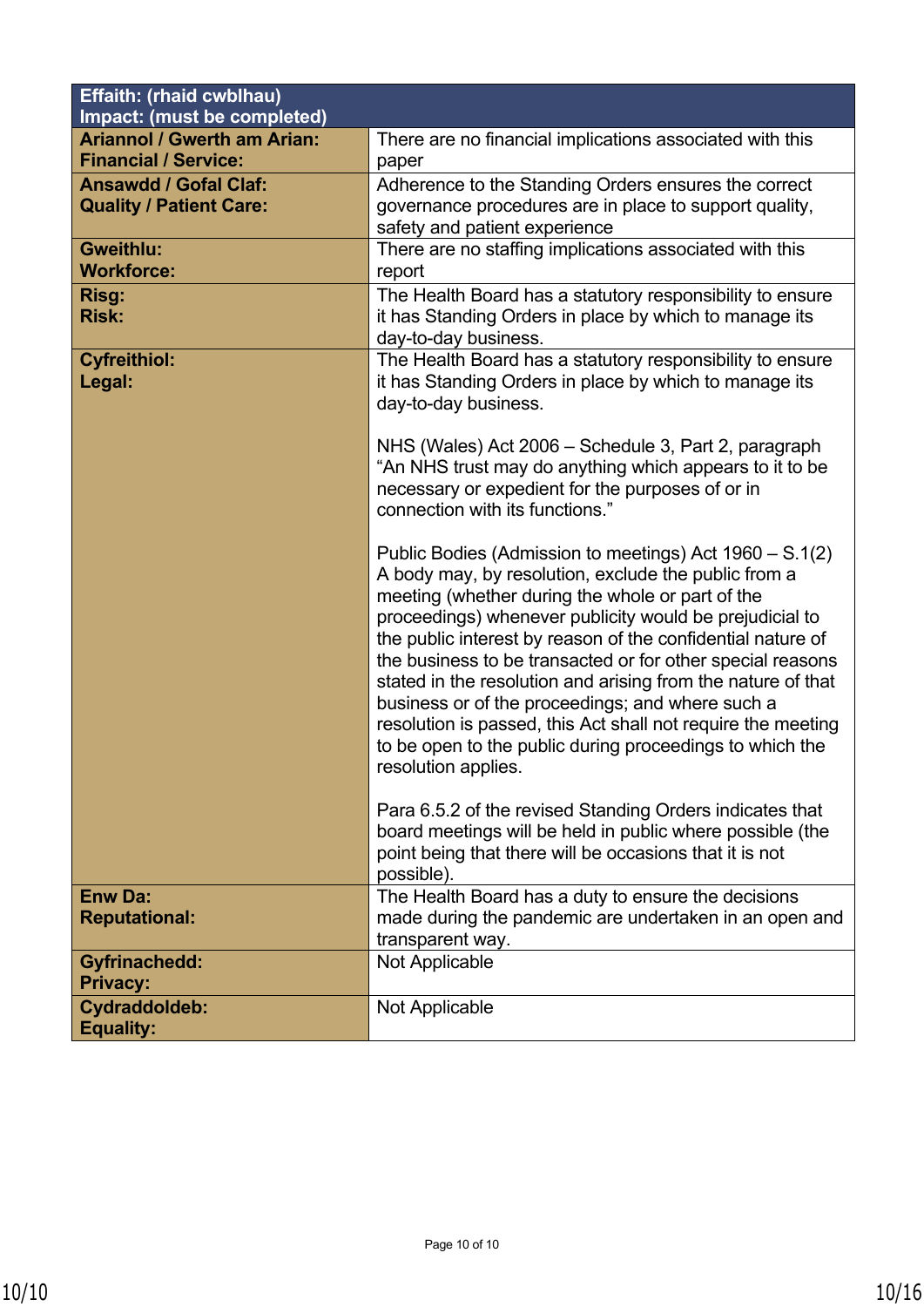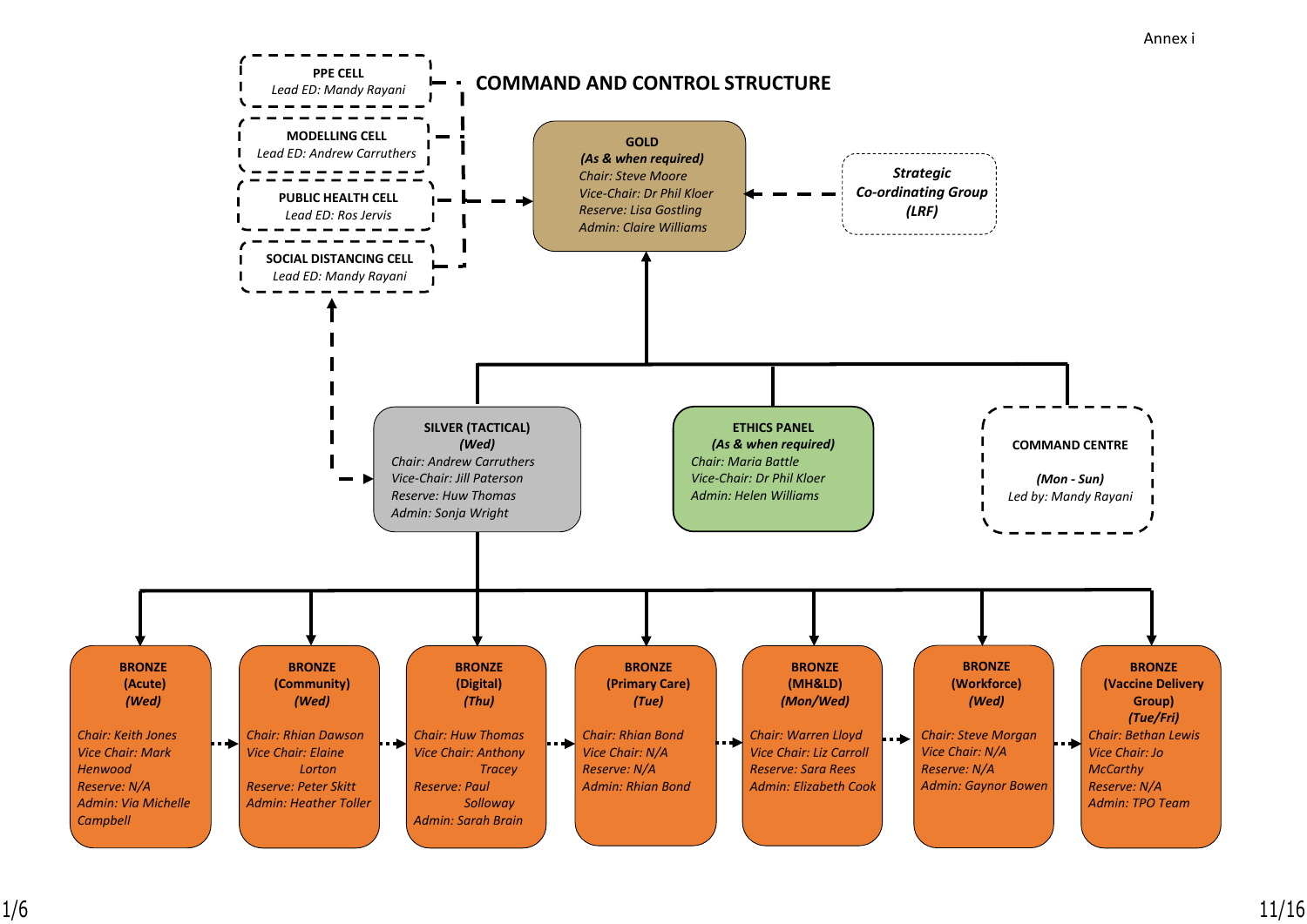#### **MEETING RHYTHM**



\* The Bronze (Chair's Coordination) Group meets twice weekly and acts as a touch-point across all Bronze level Groups

*V23.dated 16.03.2021*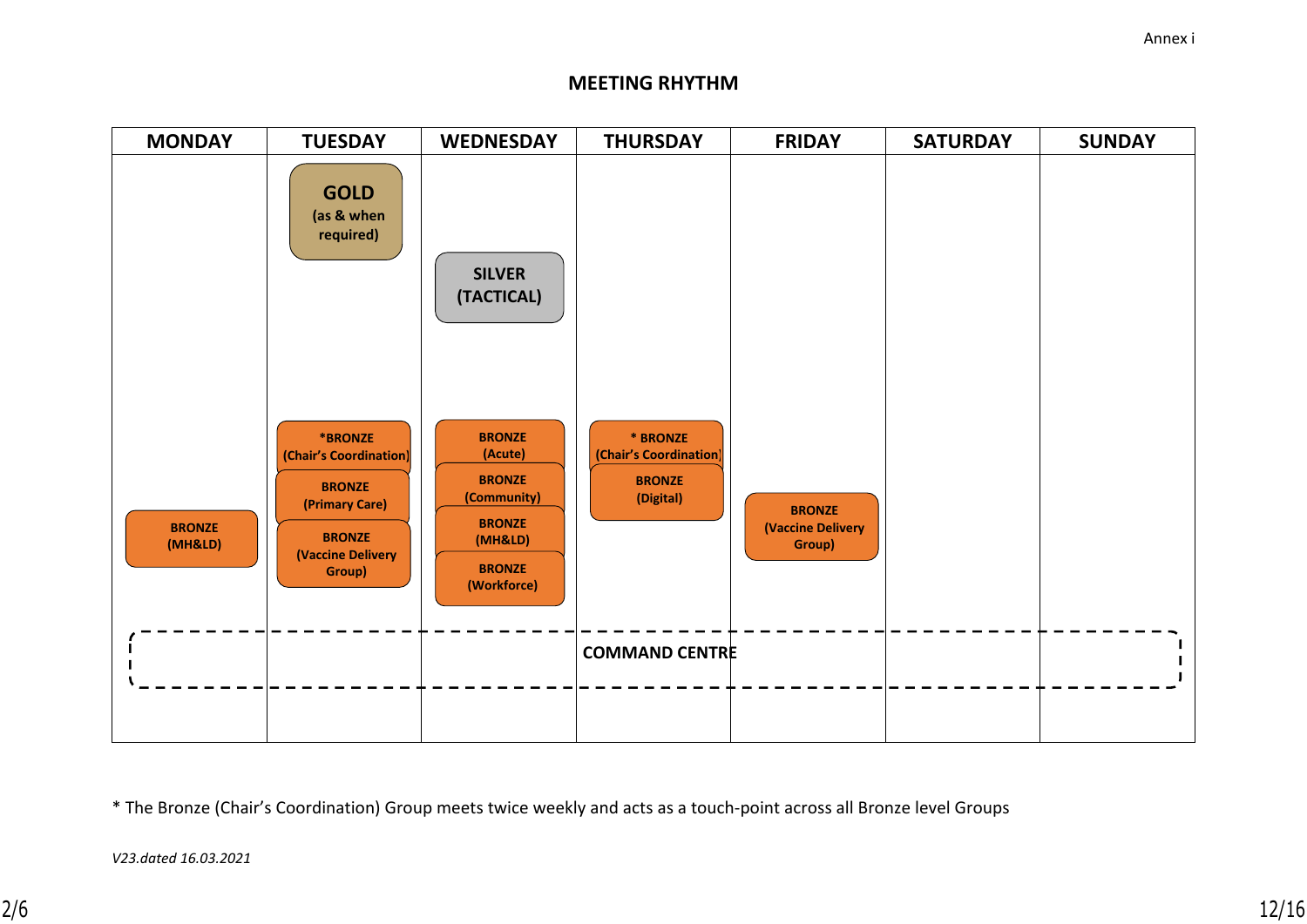## **MEMBERSHIP**

| <b>GOLD</b>            | <b>SILVER</b>           | <b>BRONZE</b>         | <b>BRONZE</b>      | <b>BRONZE</b>         | <b>BRONZE</b>         | <b>BRONZE</b>      | <b>BRONZE</b>       | <b>BRONZE</b>         | <b>Bronze</b>       | <b>Bronze</b>          |
|------------------------|-------------------------|-----------------------|--------------------|-----------------------|-----------------------|--------------------|---------------------|-----------------------|---------------------|------------------------|
|                        | (Tactical)              | (Ethics)              | (Acute)            | (Community)           | (Digital)             | (Primary Care)     | (Workforce)         | (Chair's              | (MH&LD)             | (Vaccine               |
|                        |                         |                       |                    |                       |                       |                    |                     | <b>Coordination</b> ) |                     | <b>Delivery Group)</b> |
|                        |                         |                       |                    |                       |                       |                    |                     |                       |                     | (Tue/Fri)              |
| (As & when             | (Wed)                   | (As & when            | (Wed)              | (Wed)                 | (Thu)                 | (Tue)              | (Wed)               | (Tue/Thu)             | (Mon/Wed)           |                        |
| required)              |                         | required)             |                    |                       |                       |                    |                     |                       |                     |                        |
| <b>CHAIR:</b>          | <b>CHAIR:</b>           | <b>CHAIR:</b>         | <b>CHAIR:</b>      | <b>CHAIR:</b>         | <b>CHAIR:</b>         | <b>CHAIR:</b>      | <b>CHAIR:</b>       | <b>CHAIR:</b>         | <b>CHAIR:</b>       | <b>CHAIR:</b>          |
| <b>Steve Moore</b>     | Andrew                  | <b>Maria Battle</b>   | <b>Keith Jones</b> | <b>Rhian Dawson</b>   | <b>Huw Thomas</b>     | <b>Rhian Bond</b>  | <b>Steve Morgan</b> | Andrew                | <b>Warren Lloyd</b> | <b>Bethan Lewis</b>    |
|                        | Carruthers              |                       |                    |                       |                       |                    |                     | Carruthers            |                     |                        |
| <b>VICE-CHAIR:</b>     | <b>VICE-CHAIR: Jill</b> | <b>VICE-CHAIR:</b>    | <b>VICE-CHAIR:</b> | <b>VICE-CHAIR:</b>    | <b>VICE-CHAIR:</b>    | <b>VICE-CHAIR:</b> | <b>VICE-CHAIR:</b>  | <b>VICE-CHAIR:</b>    | <b>VICE-CHAIR:</b>  | <b>VICE-CHAIR:</b>     |
| Dr Phil Kloer          | Paterson                | Dr Phil Kloer         | <b>Mark</b>        | <b>Elaine Lorton</b>  | <b>Anthony Tracey</b> | N/A                | N/A                 | <b>Jill Paterson</b>  | Liz Carroll         | Jo McCarthy            |
|                        |                         |                       | Henwood            |                       |                       |                    |                     |                       |                     |                        |
| <b>RESERVE:</b>        | <b>RESERVE: Huw</b>     | <b>RESERVE: N/A</b>   | <b>RESERVE:</b>    | <b>RESERVE:</b>       | <b>RESERVE:</b>       | <b>RESERVE:</b>    | <b>RESERVE:</b>     | <b>RESERVE:</b>       | <b>RESERVE:</b>     | <b>RESERVE:</b>        |
| <b>Lisa Gostling</b>   | <b>Thomas</b>           |                       | N/A                | <b>Peter Skitt</b>    | <b>Paul Solloway</b>  | N/A                | N/A                 | N/A                   | Sara Rees           | N/A                    |
| IN.                    | IN                      | IN                    | IN                 | IN                    | IN                    | IN                 | IN                  | IN                    | IN                  | IN                     |
| ATTENDANCE:            | ATTENDANCE:             | <b>ATTENDANCE</b>     | <b>ATTENDANCE:</b> | <b>ATTENDANCE:</b>    | ATTENDANCE:           | <b>ATTENDANCE:</b> | <b>ATTENDANCE:</b>  | <b>ATTENDENCE:</b>    | <b>ATTENDENCE:</b>  | ATTENDENCE:            |
| Maria Battle           |                         |                       |                    |                       |                       |                    |                     |                       |                     |                        |
| ADMIN:                 | ADMIN:                  | ADMIN:                | ADMIN:             | ADMIN:                | ADMIN:                | <b>ADMIN:</b>      | ADMIN:              | ADMIN:                | ADMIN:              | ADMIN:                 |
| <b>Claire Williams</b> | Sonja Wright            | <b>Helen Williams</b> | Via Michelle       | <b>Heather Toller</b> | Sarah Brain           | N/A                | <b>Gaynor Bowen</b> | Not required          | Elizabeth Cook      | <b>TPO Team</b>        |
|                        |                         |                       | Campbell           |                       |                       |                    |                     |                       |                     |                        |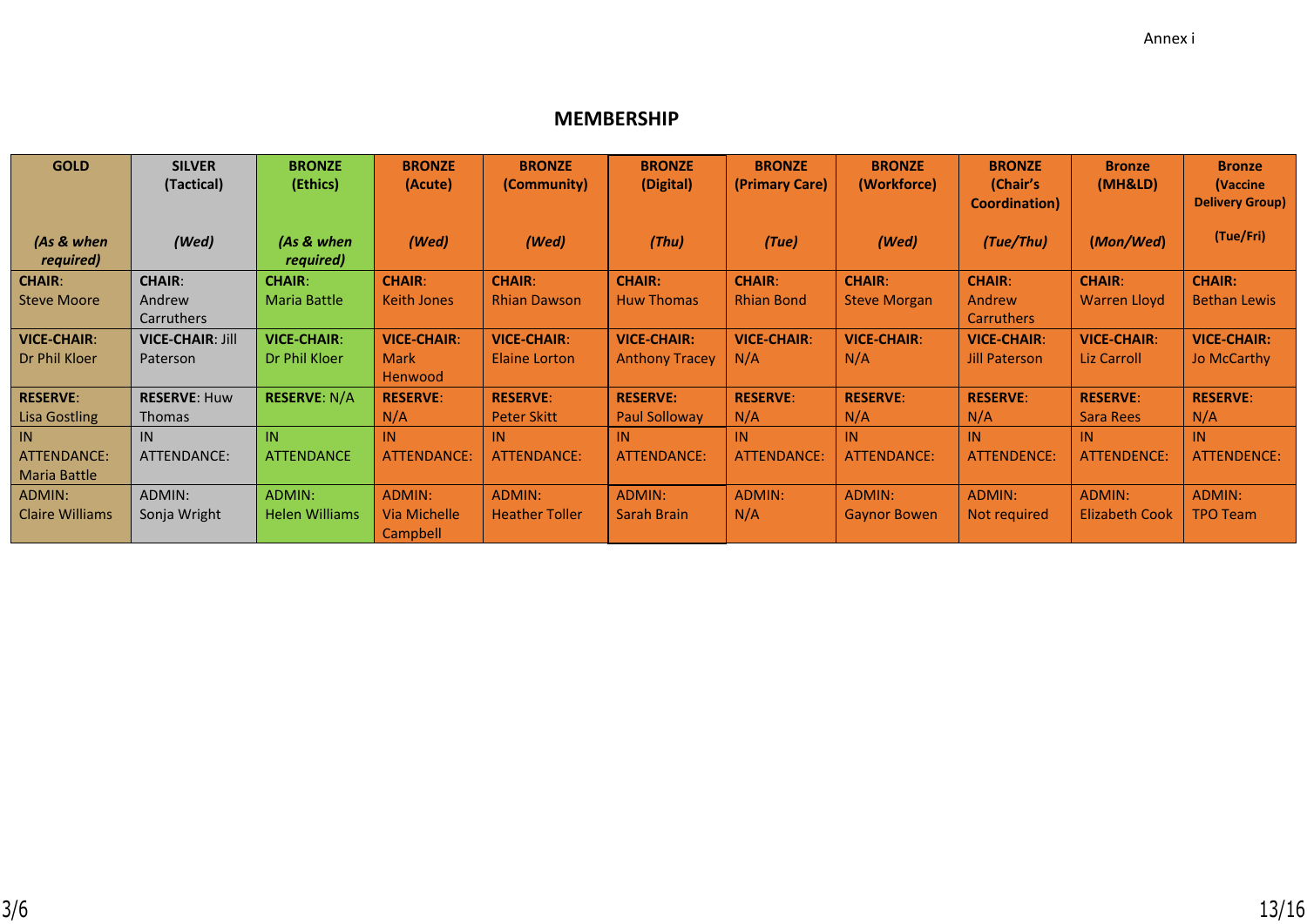#### **Command and Control Structure Roles**

#### **Strategic/Gold (What)**

The purpose of the Strategic/Gold Group is to take overall responsibility for managing and resolving an event or situation. Establishing a framework of policy within which tactical managers will work by determining and reviewing a clear strategic aim and objectives.

The Strategic/Gold Group has overall control of the resources of the Health Board and should ensure sufficient resources are made available to achieve the strategic objectives set, also considering the longer term resourcing implications and any specialist skills that may be required.

This level of management also formulates media handling and public communications strategies, in consultation with any partner organisations involved. The Strategic/Gold Group will also ensure the Health Board's image and reputation is safeguarded.

The Strategic/Gold Group will then delegate actions to the Tactical/Silver Group for them to implement a Tactical Plan to achieve the Strategic aims. All Strategic actions should be documented to provide a clear audit trail.

#### **Out of Hours/Urgent Decisions required**

Out of hours the Executive Director/Director on call has the authority to make the decision on behalf of Gold, however advice should be sought from the relevant affected Executive Directors before this decision is made and communicated. There will also be times when urgent decisions will be required to be made in between gold meetings and in these cases Chair's actions can be utilised. The Chair/Vice Chair/Reserve Chair with support of the Board Secretary will enable this decision to be made, reported & recorded at the next Gold meeting.

#### **Tactical/Silver (How)**

Responsible for developing and implementing a Tactical plan to achieve the Strategic direction set by the Strategic/Gold Group and will be required to work within the framework of policy outlined at the Strategic level. This is essential to ensure a consistent and co-ordinated response within an ethical framework.

They provide the pivotal link between Strategic/Gold and Operational/Bronze levels. Tactical/Silver should oversee, but not be directly involved in, providing any operational response at the Operational/Bronze level.

#### **Operational/Bronze (Do it)**

This level responds to events at the operational level as they unfold. The term Bronze refers to Operational teams who will manage the physical response to achieve the tactical plan defined by Silver.

Controlling the management of resources within their given area of responsibility. There may be several Bronze groups based on either a functional or geographic area of responsibility.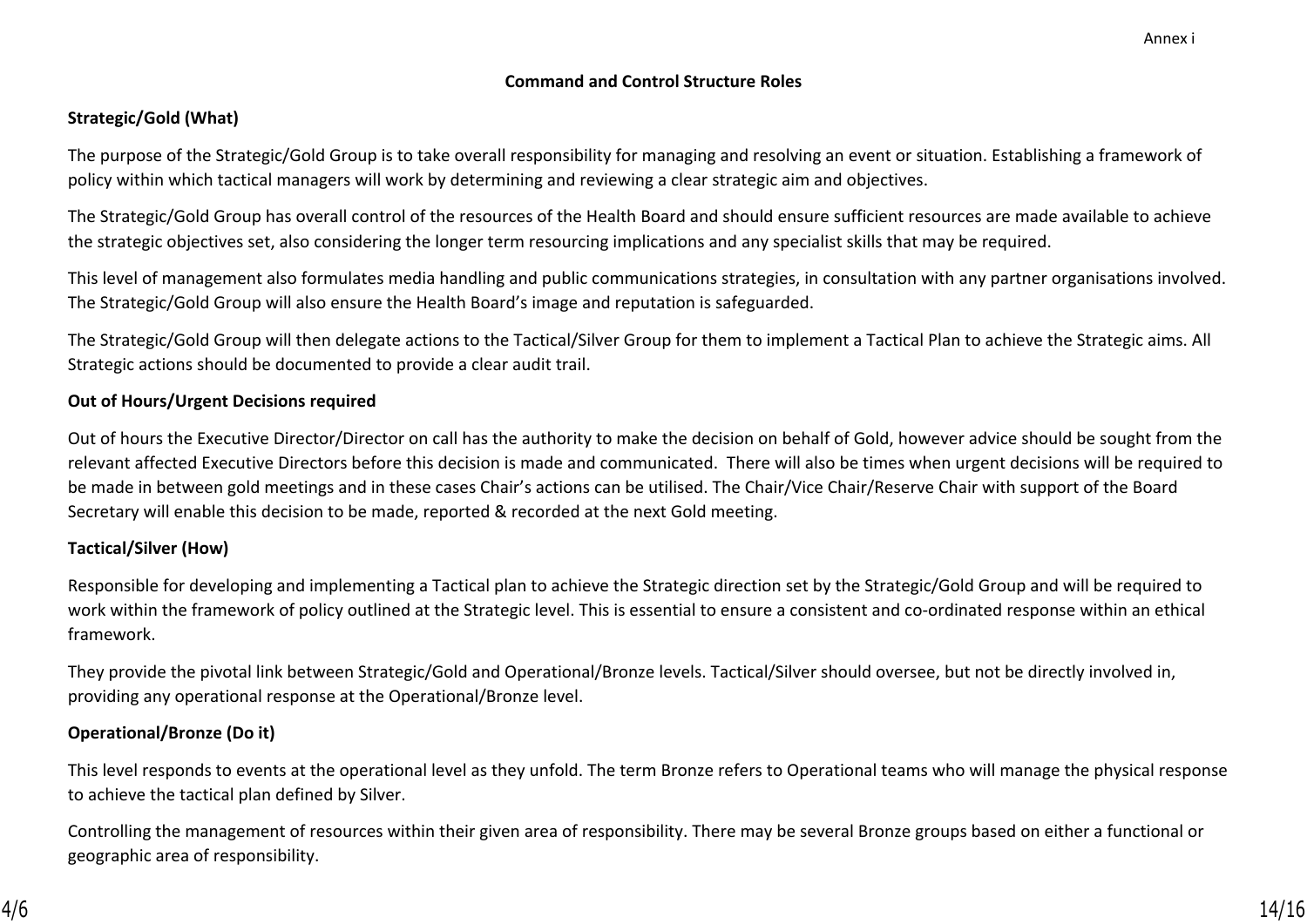#### **Clinical Ethics Panel**

The purpose of the Clinical Ethics Panel (CEP) is to provide ethics input into Health Board policy and guidelines, support health professionals with ethical issues arising within patient care and facilitate ethics education for health professionals and other Health Board staff.

The CEP will not provide legal advice, advise on research ethics or advise on specific issues of resource allocation.

The aim of the advice provided by the CEP is to be consultative rather than prescriptive. Where advice is required before the next scheduled meeting of the CEP, a sub panel can be convened by the Chair or Vice Chair to represent the CEP. This sub panel must report to the full CEP at the next scheduled meeting.